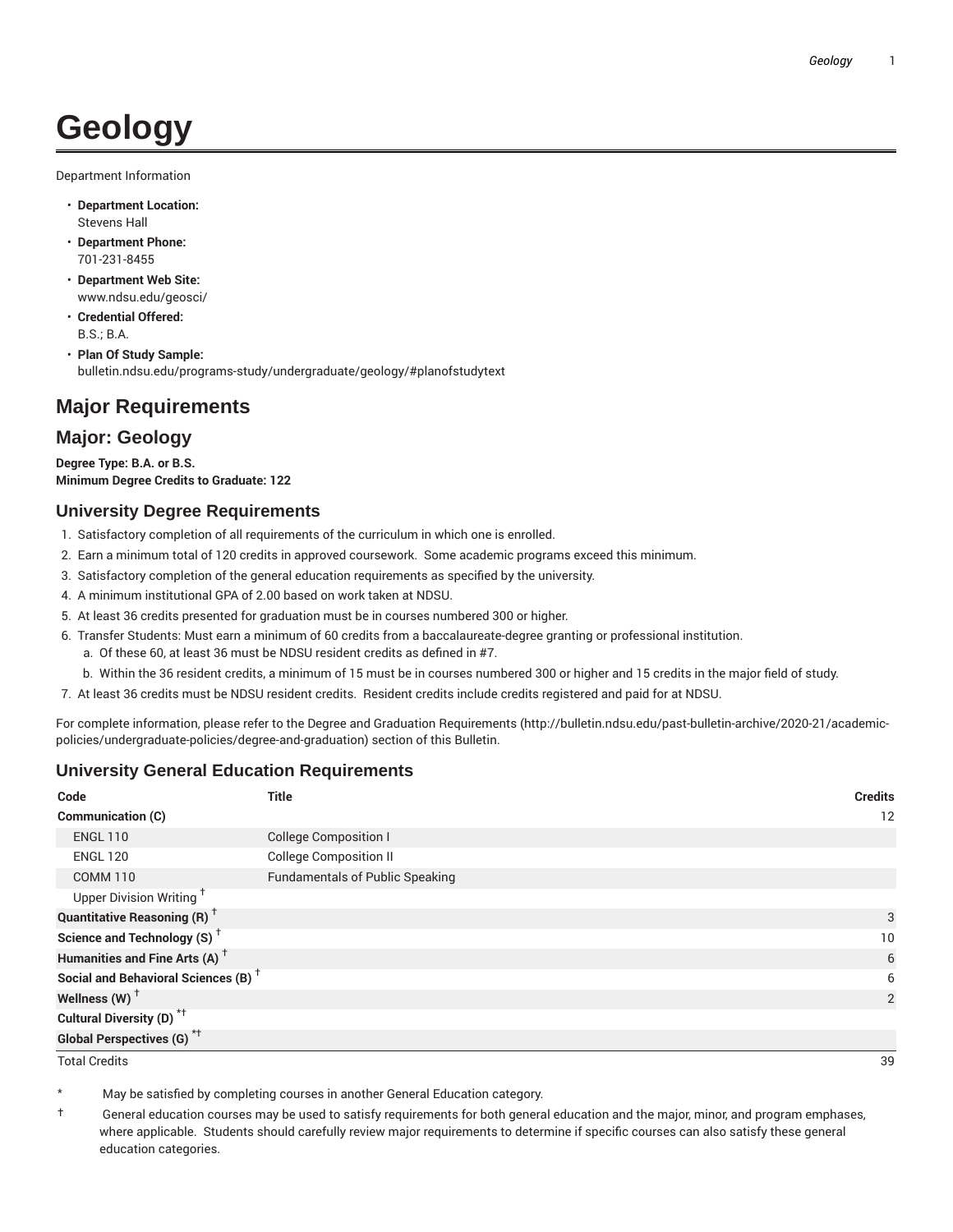• A list of university approved general education courses and administrative policies are available here (http://bulletin.ndsu.edu/past-bulletinarchive/2020-21/academic-policies/undergraduate-policies/general-education/#genedcoursestext).

#### **College Requirements**

| Code                                                                                                                                                             | Title                                                                                      | <b>Credits</b> |
|------------------------------------------------------------------------------------------------------------------------------------------------------------------|--------------------------------------------------------------------------------------------|----------------|
| Bachelor of Arts (BA) Degree - An additional 12 credits Humanities and Social Sciences and proficiency at the second year level in a modern<br>foreign language. |                                                                                            |                |
|                                                                                                                                                                  | Bachelor of Science (BS) Degree - An additional 6 credits in Humanities or Social Sciences |                |

Humanities and Social Sciences may be fulfilled by any course having the following prefix: ADHM, ANTH, ARCH, ART, CJ, CLAS, COMM, ECON, ENGL, FREN, GEOG, GERM, HDFS, HIST, LA, LANG, MUSC, PHIL, POLS, PSYC, RELS, SOC, SPAN, THEA, WGS, or any course from the approved list of general education courses in humanities and social sciences (general education categories A and B). These credits must come from outside the department of the student's major.

#### **Major Requirements**

| Code                                              | <b>Title</b>                                                                                   | <b>Credits</b> |
|---------------------------------------------------|------------------------------------------------------------------------------------------------|----------------|
| <b>Geology Core Requirements</b>                  |                                                                                                |                |
|                                                   | Students must have at least a 2.0 cumulative GPA in the geology core requirements.             |                |
| <b>GEOG 455</b>                                   | Introduction to Geographic Information Systems                                                 | 4              |
| <b>GEOL 105</b><br>& 105L                         | <b>Physical Geology</b><br>and Physical Geology Lab (May satisfy general education category S) | 4              |
| <b>GEOL 106</b><br>& 106L                         | The Earth Through Time<br>and The Earth Through Time Lab                                       | 4              |
| Select one of the following:                      |                                                                                                | $\overline{2}$ |
| <b>GEOL 301</b>                                   | Lake Superior Field Course                                                                     |                |
| <b>GEOL 302</b>                                   | <b>Black Hills Field Course</b>                                                                |                |
| <b>GEOL 496</b>                                   | <b>Field Experience</b>                                                                        |                |
| <b>GEOL 350</b><br>& GEOL 303                     | Invertebrate Paleontology<br>and Paleontology Field Course                                     | 4              |
| <b>GEOL 410</b>                                   | Sedimentology/Stratigraphy                                                                     | 4              |
| <b>GEOL 412</b>                                   | Geomorphology                                                                                  | 3              |
| <b>GEOL 420</b><br>& GEOL 421                     | Mineralogy<br>and Mineralogy Laboratory                                                        | 4              |
| <b>GEOL 422</b>                                   | Petrology                                                                                      | 3              |
| <b>GEOL 423</b>                                   | Petrography                                                                                    | $\mathbf{1}$   |
| <b>GEOL 450</b>                                   | <b>Field Geology</b>                                                                           | 3              |
| <b>GEOL 457</b>                                   | <b>Structural Geology</b>                                                                      | 4              |
| <b>GEOL 491</b>                                   | Seminar (Junior Year)                                                                          | $\mathbf{1}$   |
| <b>GEOL 491</b>                                   | Seminar (Senior Year)                                                                          | 1              |
| <b>SOIL 444</b>                                   | Soil Genesis and Survey                                                                        | 3              |
| <b>Related Required Courses</b>                   |                                                                                                |                |
| Select one of the following chemistry sequences : |                                                                                                | 8              |
| Sequence A:                                       |                                                                                                |                |
| <b>CHEM 121</b><br>& 121L                         | <b>General Chemistry I</b><br>and General Chemistry I Laboratory                               |                |
| <b>CHEM 122</b><br>& 122L                         | <b>General Chemistry II</b><br>and General Chemistry II Laboratory                             |                |
| Sequence B:                                       |                                                                                                |                |
| <b>CHEM 150</b><br>& CHEM 160                     | Principles of Chemistry I<br>and Principles of Chemistry Laboratory I                          |                |
| <b>CHEM 151</b><br>& CHEM 161                     | Principles of Chemistry II<br>and Principles of Chemistry Laboratory II                        |                |
| <b>ENGL 324</b>                                   | Writing in the Sciences                                                                        | 3              |
| <b>MATH 165</b>                                   | Calculus I (May satisfy general education category S)                                          | 4              |
| <b>MATH 166</b>                                   | Calculus II                                                                                    | 4              |